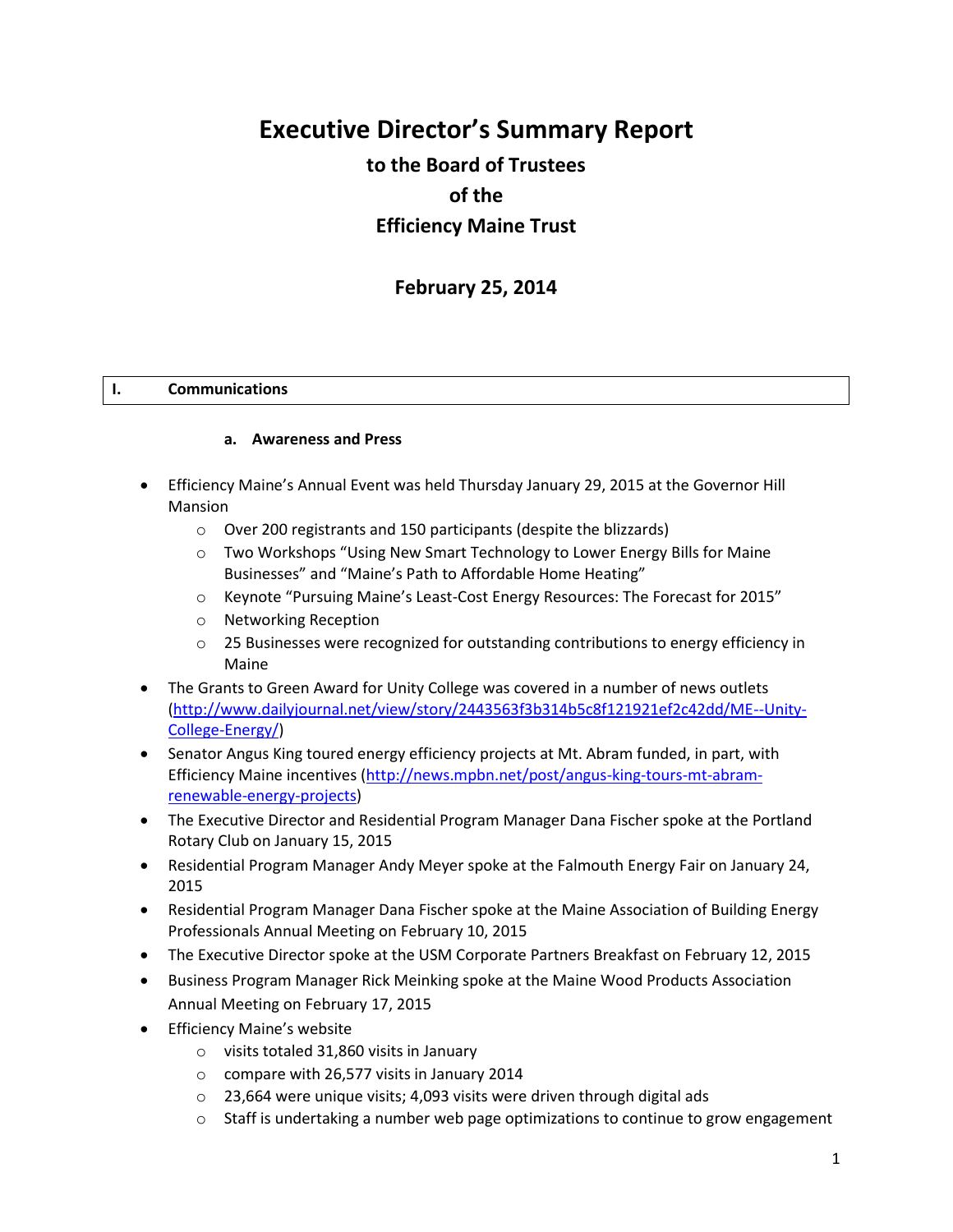## **b. Call Center**

- The Call Center averaged 300 calls a week in January 2015
- The Call Center averaged 75 email inquiries a week in January 2015

## **c. Government Relations**

- Staff provided an "orientation" briefing to the Legislature's Energy, Utilities and Technology Committee
- Staff filed written comments and participated in a public hearing at the Maine PUC on a rulemaking regarding the "cap" that governs utility procurement of energy efficiency resources
- Staff filed two reports with the Legislature
	- o Report of Quasi-State Entities on Contributions, Travel, etc.
	- o Semi-Annual Financial Update

## **II. Program Highlights**

#### **a. Business Program**

## **i. Business Incentive Program – Electric**

As of 1/31/2015:

- 33,376 MWh annual savings (calculated) YTD
	- o 65% of annual goal (51,027MWh) at 58% of year gone by
	- o 663,351 MWh lifetime savings
	- o Compare to 34,438 MWh annual savings for entire FY14
- 2,353 projects completed
- 2,011 participants
- \$6,423,051 in incentives paid YTD
	- o 97% of revised budget of \$6,602,499
- $\bullet$  \$12,633,358 in private funds invested by participants
- \$934,889 expended on program delivery
	- o 89% of revised budget of \$1,045,856

## **ii. Business Incentive Program – Natural Gas**

As of 1/31/2015

- 37 projects completed
- \$113,037 in incentive paid
	- o 14% of budget (\$814,778)
- Intensified outreach showing results: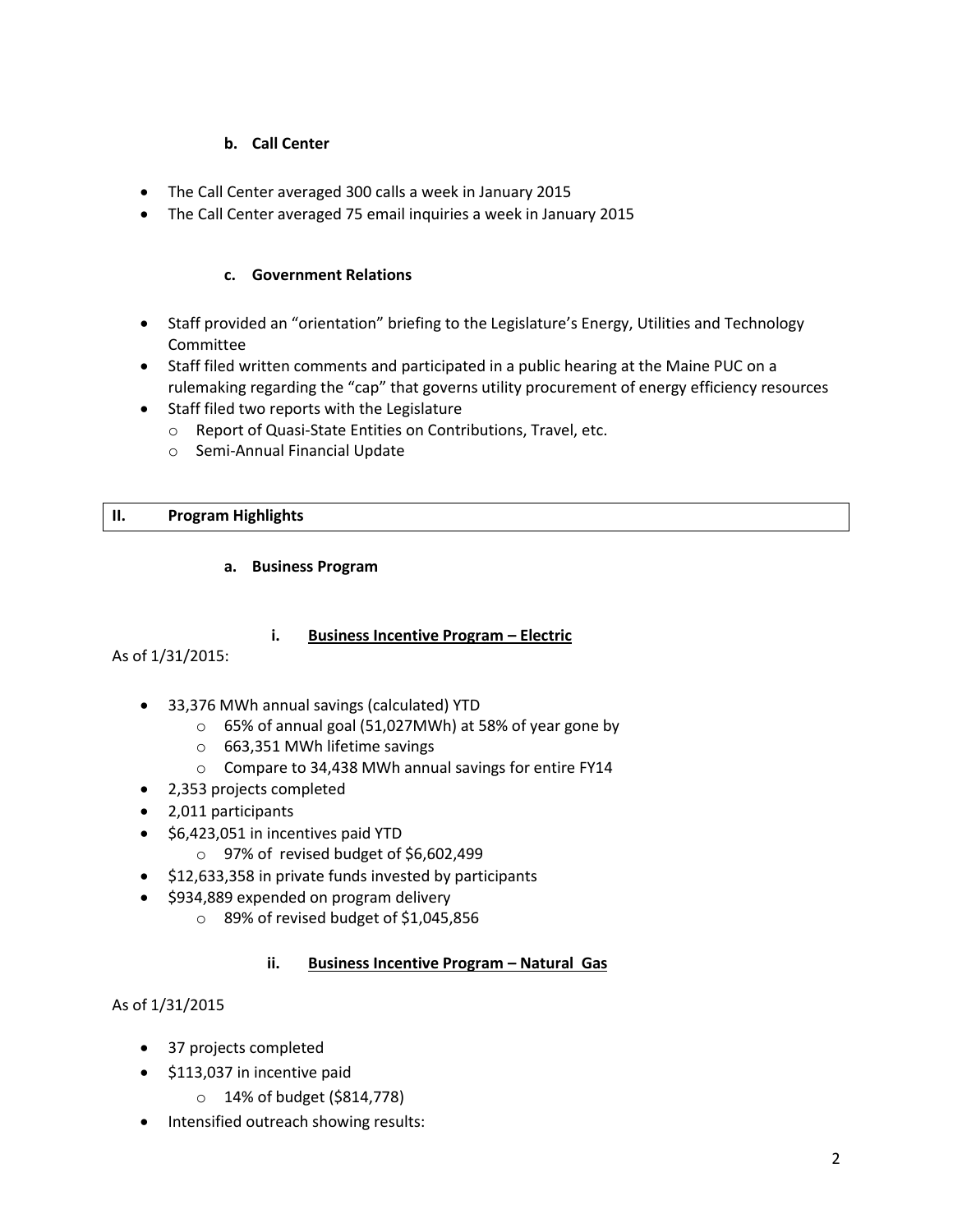- o Prescriptive measures pipeline \$24,000 of project incentives
- o Custom measure pipeline \$120,000 of project incentives

## **iii. Business Incentive Program – RGGI**

As of 1/31/2015

- 287 projects completed
- \$537,800 paid in incentives
	- o 71% of budget 9\$750,0000 at 58% of year complete
- $\bullet$  \$2,235,210 leveraged in participant investment

## **iv. Multi-Family Program**

As of 2/13/2015

- 29% of annual savings goal (24,404 MMBtu/yr) reached with 60% of the year gone by
- Delivery team projecting ending year expending 100% of budget (\$1.3 million)
- Delivery costs have exceeded original projections so rebates are being reduced
	- o \$1,500 heat pump rebate is being shifted to \$1,000
	- o custom rebates will drop to \$500/apartment effective 2/28/2015

## **v. Large Customer Program**

- Outreach
- Received utility data from the major utilities for customers over 400 KW and are using it to target scoping audits
- Approved two new technical assistance studies
- Scheduled three new scoping audits
- Introduced the program to the new owners of a major pulp producer.

## Electric Savings PON

As of 2/20/2015:

- Forecasting:
	- o Completing the year committing \$8.1 million
	- $\circ$  Encumbering 100% of the \$3.7 million new revenues budgeted to the program this year
	- $\circ$  Committing \$4.4 million of the \$8 million Long-Term Contract authorization
	- o 108,000 MWH in annual savings
- \$5.3 million awarded YTD
- $\bullet$  \$11.8 million = Total incentive requests in the pipeline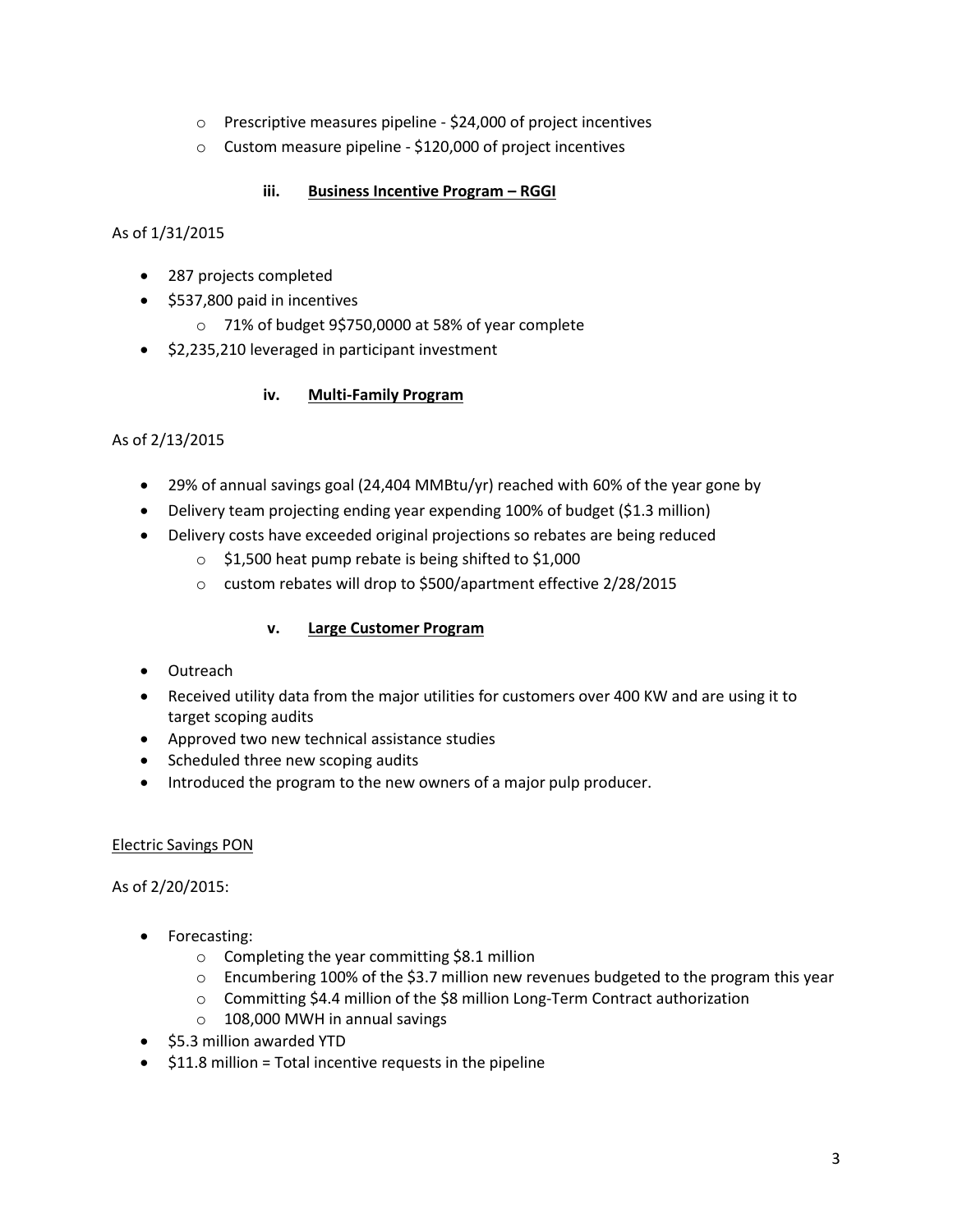## Large Customer GHG PON

- The program increased the per-project cap to \$1 million
- Anticipate committing all GHG project funds in FY 15
	- o Already awarded \$1.5 million in projects
	- o Another \$1.5 million of projects are in the pipeline
	- o Forecasting \$600,000 of delivery expenses by year end

#### **iv. Small Business Direct Install**

As of 2/14/2015:

- 189 projects completed
- \$877,714 paid in incentives
- 2,242 MWh in annual savings calculated

|                       | Assessments | <b>Project Completions</b> | <b>Notes</b>          |
|-----------------------|-------------|----------------------------|-----------------------|
| Region 1 (Caribou, Ft | 328         | 122                        | 2/20/2015 end date    |
| Kent, Madawaska, Van  |             |                            |                       |
| Buren)                |             |                            |                       |
| Region 2 (Houlton)    | 99          | 77                         |                       |
| Region 3 (Norway,     | 24          | 4                          | 3 new designated      |
| Oxford, Paris)        |             |                            | contractors added     |
| Region 4 (Waterville, | 3           | 0                          | Launched late January |
| Winslow, Oakland,     |             |                            |                       |
| Fairfield             |             |                            |                       |
| Total                 | 423         | 203                        |                       |

Marketing Outreach – Progress Update

- Region 1
	- o End of program date is February 20.
	- o Exit program ad ran in St. John *Valley Times* on February 11.
- Region 3
	- o Western Maine Economic Development Council event will spotlight local businesses that have participated in the SBDI program.
	- o Chamber Newsletter -- Case Study/Success Story Downeast Machine & Mallard Mart
- Region 4
	- o All leads called for a follow-up
	- $\circ$  Program flyers are being developed with customized contractor contact information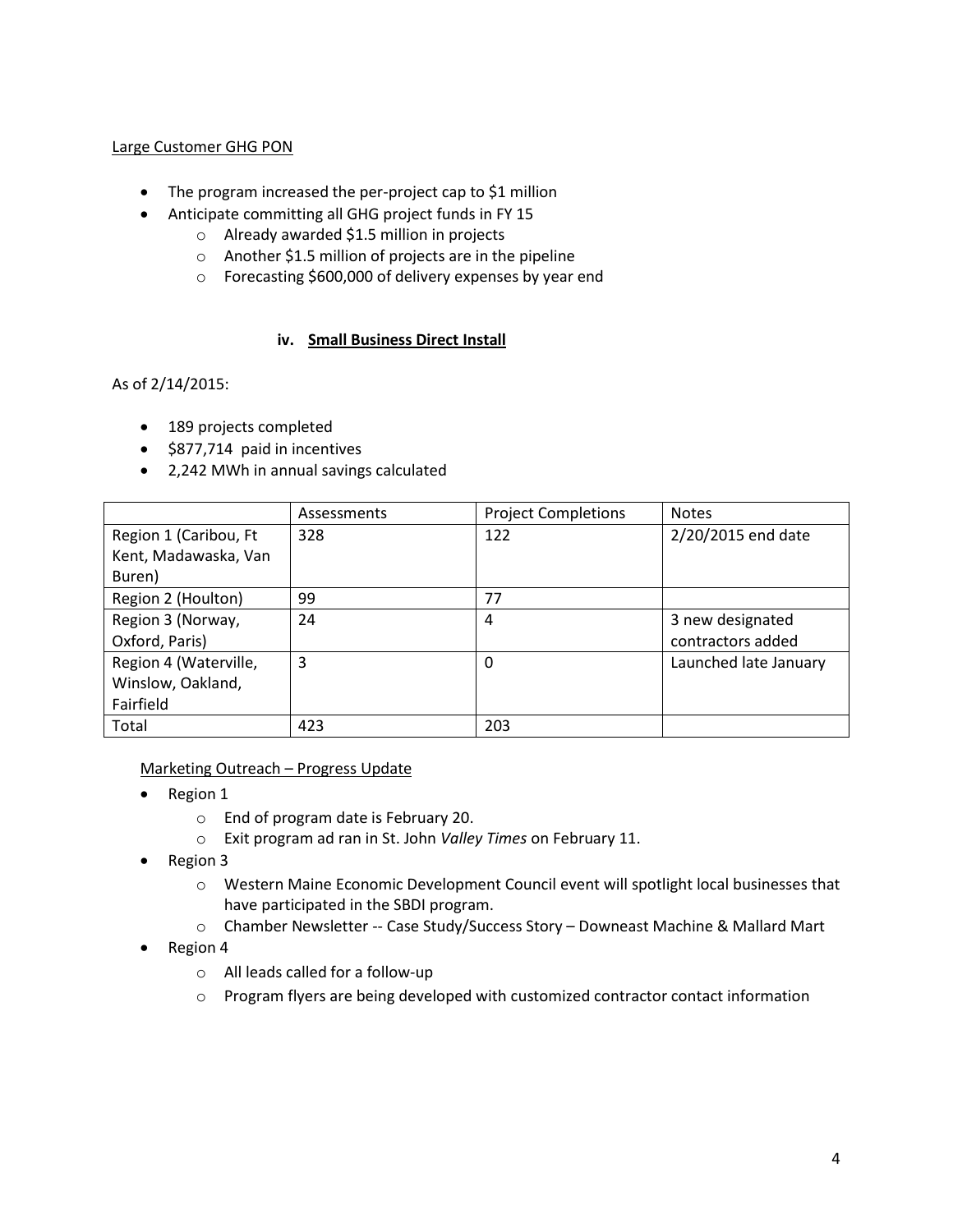#### **v. Commercial New Construction (Maine Advanced Buildings – MAB)**

## As of 2/20/2015

- No new updates
- Pipeline is full compared to budget (\$500,000)
	- o Projecting finishing the fiscal year with 100% of funds committed to specific projects

#### **b. Residential**

#### **i. Home Energy Savings Program**

As of 2/20/2015:

**HESP Incentives** 



- Total expended FY15 HESP rebates and delivery in 7 months: \$6.3 million
- Total for remaining 5 months: \$3.7M
- January Highlights:
	- o \$727,000 rebates in 774 projects, slightly less than in December
	- o Slow month for heat pumps,
	- o Big month for boilers and insulation
	- o 152 HE conventional boilers and furnaces.
	- o 352 heat pumps
	- o 29 pellet boilers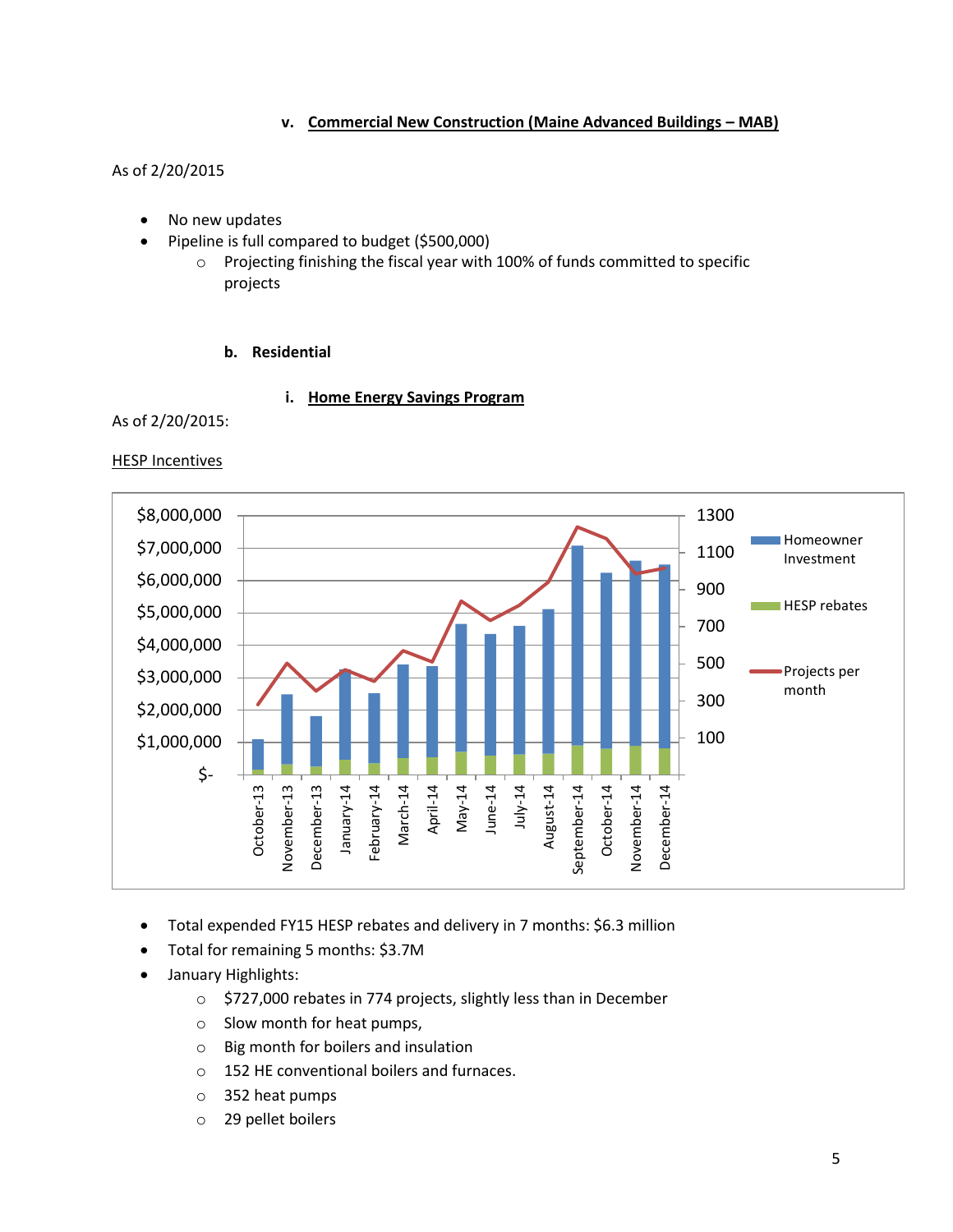- o 13 pellet stoves
- o 222 air sealing rebates
- o 158 homes receiving insulation
- o Average total project cost \$6500
- o Average rebate \$900
- Distribution of projects by total project cost:
	- o 1/3 less than \$3,000 (Avg. \$2,200)
	- o 1/3 between \$3,000 and \$5,000 (Avg. \$3,650)
	- o 1/3 greater than \$5,000 (Avg. \$10,500)
- February so far -- Program activity in the past 2 weeks has slowed due to levels of snow impeding installation and consumer perception that it is harder to engage contractors midwinter

#### Loans

- 372 loans closed
- \$9,100 average loan amount
- More than \$3.6 million in loans YTD
	- o Surpassing at 65% of year gone by the entire amount loaned in FY14
- January:
	- o \$505K in 58 loans closed
	- o Only 70 applications received, but only 14 (20%) declined
- First half of February:
	- $\circ$  \$201,000 in 21 closed loans
	- o 30 applications received

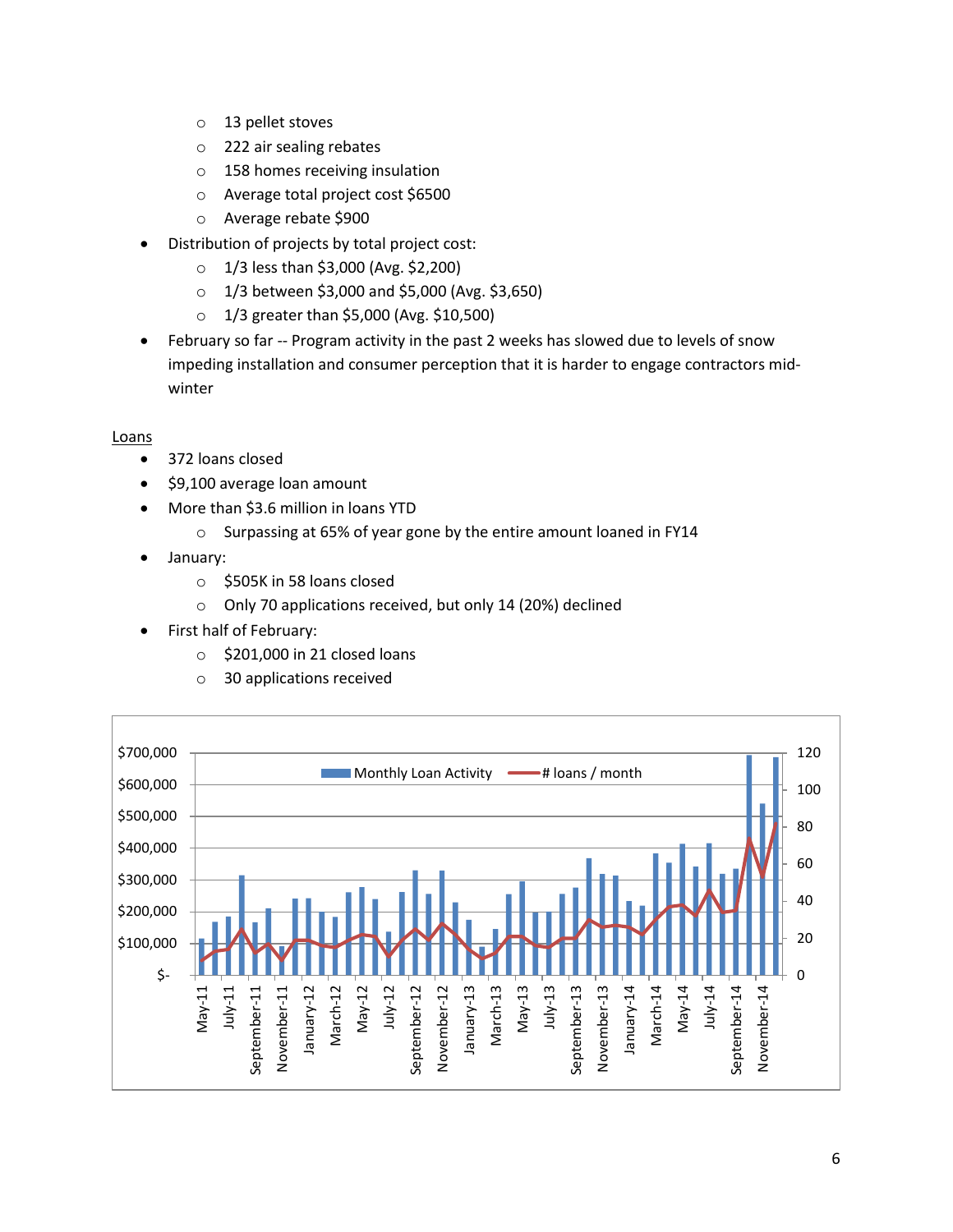## **ii. Residential Lighting and Appliance Program**

## As of 2/12/2015:

## Lighting

- Nearly 2.3 million bulbs have been moved YTD, up from 1.8 million last month
	- o Forecasting more than 3.2 million bulbs by year end
- $\bullet$  \$7.4 million of actual and projected incentives and delivery YTD,
	- o Forecasting ending the year at 100% of program investment goal (\$11 million)

#### **Appliances**

- 3,040 heat pump water heaters have been installed YTD, up from 2,040 in January
- \$664,000 has been expended from the revised budget allocation of \$1.64 million, up from \$520,000 the prior month.

#### **iii. Low-Income (electric, natural gas, and "any fuels")**

## As of 2/12/2015:

#### Electric

- A portion of the Retail Lighting Program budget is being funded with electric conservation funds earmarked for the benefit of low income customers;
- CFLs are being distributed through the emergency food system for low income customers (food pantries)
- New bundled measure of Heat Pump Water Heater plus CFLs has launched
	- o Goal of 766 projects
	- o Budget of \$1.5 million
	- o MOUs have been executed with all participating CAP agencies
	- $\circ$  Implementation was put on hold until January to await higher efficiency model in order to improve cost-effectiveness

#### Natural Gas/Unitil Only

No change; Budget fully invested

#### Any Fuels Initiative (RGGI Funded)

- 145 mini-split heat pumps installed YTD; Forecasting 222 by year end
- \$418,000 invested in heat pump installations expended YTD from annual budget of \$706,000 with 62% of the year gone by